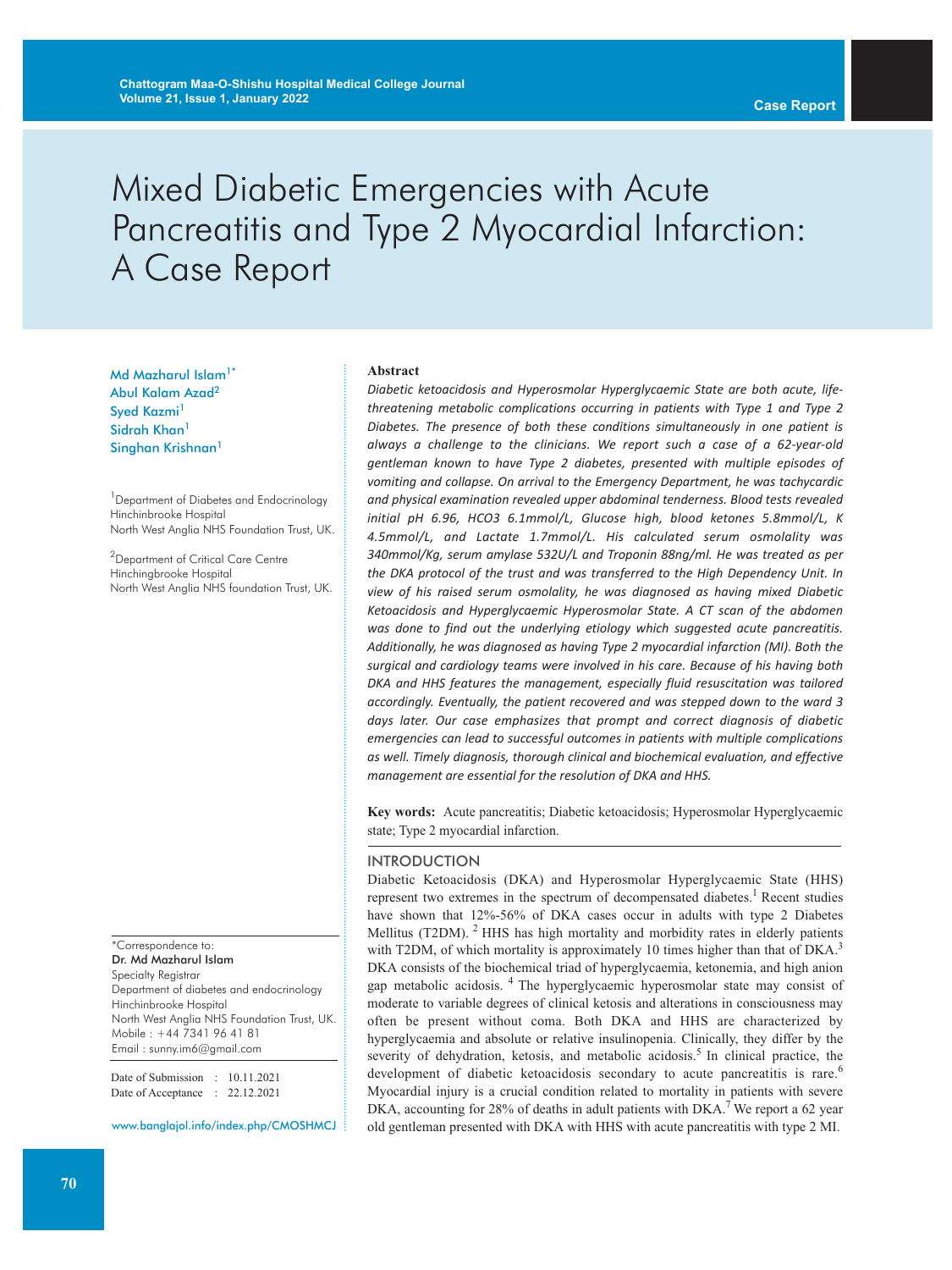### CASE PRESENTATION

We report a 62 year old independent gentleman from prison, known type 2 diabetic, hypertensive and ischemic heart disease presented to the Emergency Department of Hinchingbrooke Hospital, United Kingdom with single episode of collapse. On further query, he had multiple episodes of vomiting for 3 days before admission and felt unwell. As per staffs from prison, he had one episode of loss of consciousness for 5 minutes. They did not report any seizure, no tongue bite, no urine or stool incontinence. The gentleman did not give any history of fever, cough, chest pain, shortness of breath and urinary symptoms before that. However, he reported diffuse abdominal pain that radiated to his back. He was hypothermic (34 c), tachycardic (116/min) on admission, but blood pressure and respiratory rate were stable.

In terms of his past medical history, he had Coronary Artery Bypass Grafting (CABG) done almost 15 years back. He used to smoke 20 cigarettes per day but does not drink alcohol.

He used to take aspirin, atorvastatin, bisoprolol, metformin, mixed insulin and nicorandil, however denied any miss of insulin dose or taking hypoglycaemic agent.

On arrival, on the basis of high capillary blood glucose and raised ketone, DKA protocol was started and he was transferred to High dependency unit as per DKA criteria because of very low PH.

After receiving all blood results, we found increased osmolality, markedly raised amylase with serum creatinine and high troponin.

#### *Investigations and Management*

At the time of admission,

White cell count-8.5×10<sup>9</sup> / L, Platelet-96×10<sup>9</sup> / L, Hemoglobin 104g/L, CRP-50 mg/L (Baseline 12), troponin-88 ng/ml, eGFR22 (Baseline 90), amylase 998 U/L, PH-6.96, HCO3-6. 1mmol/L, glucose- high, ketone 5.8 mmol/L, lactate-1.7mmol/L, albumin-42g/L, billirubin-6µmol/L, ALT- 7 IU/L, Alkaline phosphatase-145 IU/L, serum osmolality 340 mmol/kg, Na- 152mmol/L, calcium-2.11mmol/L

Bedside ultrasound of abdomen showed swollen and increased echogenecity in head region (Diameter 3.8 cm) of pancreas.

CT scan of abdomen with contrast suggested resolved focal pancreatitis in head region.

ECG did not show any dynamic changes.

Echocardiogram revealed normal left ventricular wall thickness, impaired left ventricular contraction with LV ejection fraction less than 30%.

He was managed conservatively with Intravenous fluids with insulin as per DKA protocol and antibiotics as he seemed septic initially. He was reviewed by the surgical team in ITU and labelled as acute pancreatitis. He was also seen by cardiology team and agreed to treat as type 2 MI. He was shifted to general ward 3 days later and discharged without any complications. At the time of discharge, all the parameters came back to normal.

#### **DISCUSSION**

In this case DKA and HHS was present in a single patient simultaneously. This presentation made the management complex and it needed judicious reduction of blood glucose. Fluid balance was also challenging. Acute pancreatitis may cause any type of diabetic complication. In a patient with diabetic emergencies, we should look for aetiology specially if there is any abdominal pain. Any critical illness can cause acute kidney injury and it need to be treated accordingly. In critical situation where there is hypoxia, type 2 myocardial infarction may happen and in this case fluid management should be dine with caution, not to cause further cardiac insult.

#### **CONCLUSION**

HHS is more typically seen in type 2 diabetes mellitus. It has high associated mortality rate (15–20%) where high volume intravenous fluid resuscitation is recommended. However, this case illustrates that DKA and HHS can co-exist in a patient with type 2 diabetes.

DKA may mask coexisting acute pancreatitis, which occurs in at least 10-15% of cases. The pathogenesis of acute pancreatitis in DKA varies, but at least in some transient and profound hyperlipidemia is an identifiable factor. Acute pancreatitis is more likely to be associated with a severe episode of DKA with marked acidosis and hyperglycaemia. The troponin increase is a phenomenon described in patients with DKA and corresponds either to a pre-existing coronary pathology unmasked by a metabolic stress or to the toxicity of acidosis, the insulin deficiency or the presence of free fatty acids on the myocyte. A troponin elevation in a diabetic patient should always be considered a coronary abnormality until proven otherwise.

## **DISCLOSURE**

All the authors declared no competing interest.